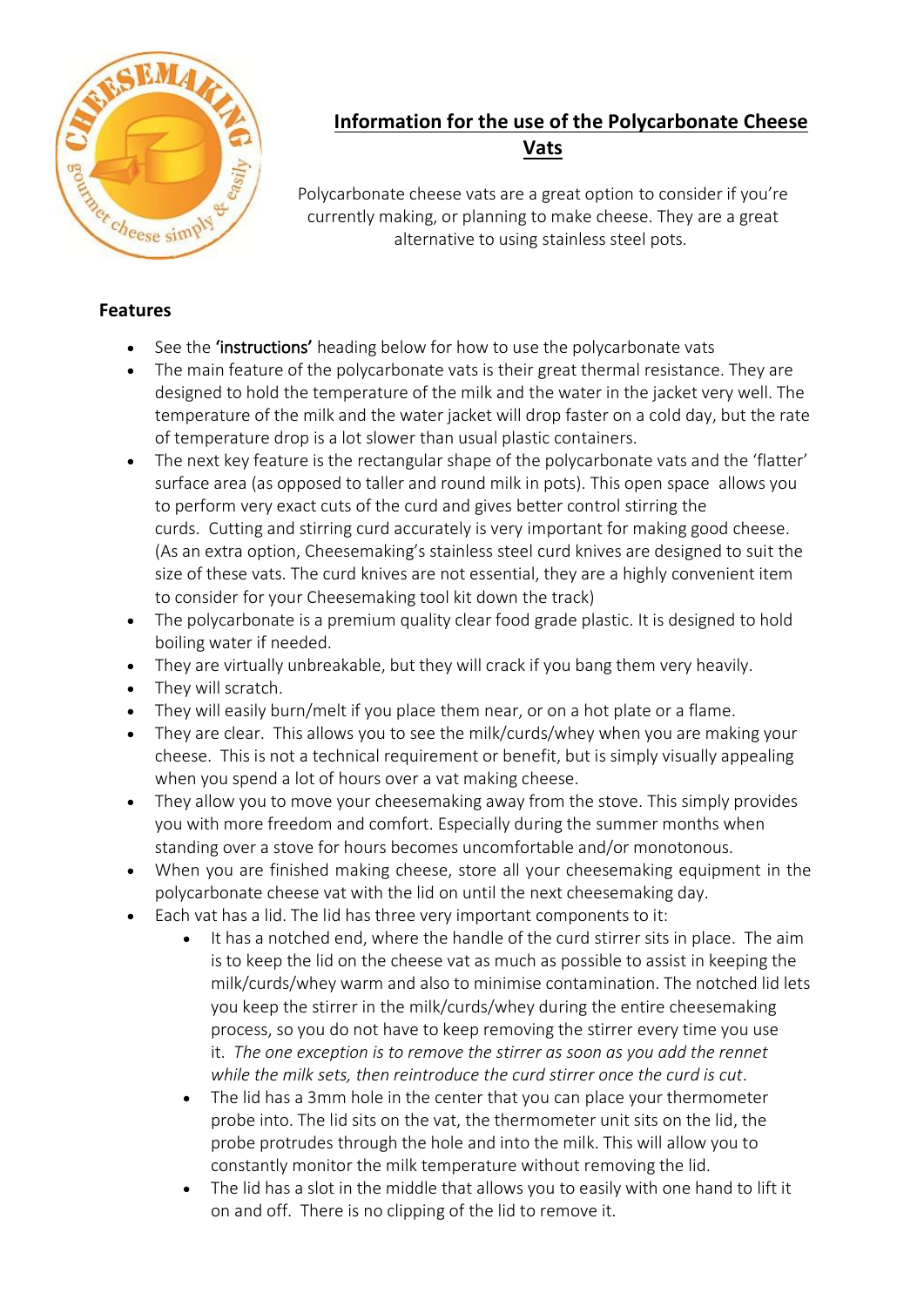

## **Polycarbonate Cheese Vat and Lid Sizes and Options**

- 6 litre
- 8 litre
- 12 litre
- 24 litre
- 6 litre and 8 litre combination
- 8 litre and 24 litre combination
- 12 litre and 24 litre combination
- 6 litre, 12 litre, and 24 litre combination

Note: It is recommended that the workable capacity of any vat is 1 litre less than the stated volume of the vat. EG; if you use the 6 litre vat, 6 litres of milk will fit in the vat, but it will likely overflow when you perform cutting and stirring steps. There is no minimum volume level.

#### Instructions for using a single vat to make cheese

These are detailed instructions on how to use the polycarbonate cheese vats to make cheese, designed for all Cheesemaking skill levels. There may be too much detail listed here for some people. Please take the information that you require and don't focus on anything that sounds too specific or advanced for your use. The temperatures and times are guidelines. The circumstances of how you use these polycarbonate cheese vats may vary to what I outline below. After using these vats once it becomes much easier to understand how they operate.

The same concept applies regardless of which sized vat you are using (6, 8, 12 or 24 litre)

- Warm the milk on the stove (in a stovetop safe pot) to the temperature required by your cheesemaking recipe (we will use a cheesemaking milk temperature of 32°C as the temperature example for these instructions).
- Transfer the milk to the sanitized 6 litre vat. Do not place the 6 litre vat onto or near the hot stove top, it will melt.
- All the functions of making cheese: adding cultures and rennet, temperature control, stirring, cutting curd, cooking, Cheddaring, milling, curd salting, hooping the curd are performed while the milk/curds/whey are still in the vat.
- To keep the milk/curds/whey warm, the vat needs to stand in a water jacket. A water jacket is simply another vessel with water in it, big enough for the cheesemaking vat to stand in. Preferably also big enough to easily remove and add water from the side without disturbing the milk vat (the 200ml jug in our equipment category is perfect for this task, or any similarly slim container). Examples of water jackets can be one of the larger polycarbonate cheese vats, a laundry tub, kitchen sink (providing the plug does not leak). Basically, any container that is marginally bigger than the polycarbonate vat. This is a similar concept to a 'bain marie' or 'double boiler'
- The water jacket is now used to maintain the temperature of the milk during the entire cheesemaking process.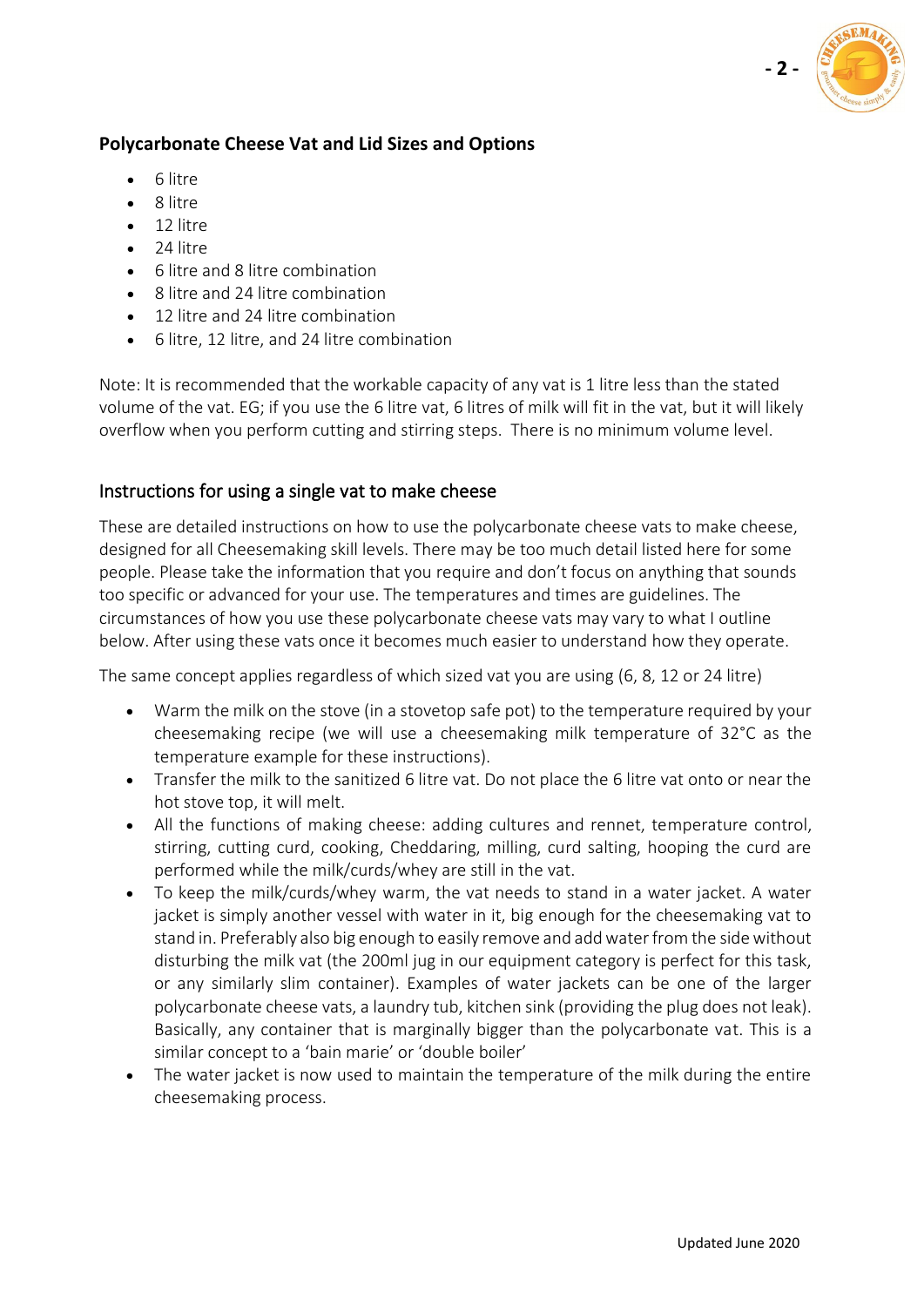

**- 3 -**

- The water jacket needs to have warm water up to approximately the same level as the milk. If the milk and water are at approximately the same level you will have the most efficient heat transfer. The volume of water in the jacket will vary depending on the size of the vessel that you are using. This water should be approximately 3°C - 5°C above the required milk temperature (around 50% tap water + 50% hot water from the kettle will give you this). Eg if the milk is  $32^{\circ}$ C, the jacket should be around  $35^{\circ}/36^{\circ}/37^{\circ}$ C. It is important to get that initial temperature correct.
- To maintain the correct temperature of the water jacket, allow it to slowly cool back down to the milk temperature (eg 32°C), then remove approximately 200ml of water from the jacket and add approximately 200ml of boiling water from the kettle/stove top to replace it. This will increase the jacket temperature by another 4°C (approximately). The combination of letting the jacket drop to 32°C, back up to 36°C then back down to 32°C, will keep the milk at approximately 32°C for the whole cheesemaking process. Keep repeating this process until the curd is hooped. On cooler days you will have to repeat this task more often than on hotter days.
- One of the properties of the polycarbonate vat is its excellent temperature holding properties and even though the water in the jacket rises and falls, the temperature of the milk/curds/whey will stay fairly constant during the cheesemaking process. On a warm day it can be up to 30 minutes before you need to add the 200ml of boiling water.
- While the polycarbonate cheese vats maintain the temperature very well, you still need to pay close attention to the temperature of the milk/curds/whey. If you don't maintain the water jacket temperature it will fall below the milk temperature, which will cool the milk, not maintain the milk temperature. If this does happen, you need to increase the jacket temperature an extra 4°C, so that it is now approximately 40°C (based on the example of a required 32°C milk temp). Maintain that increased temperature (by adding/removing approximately 400mls of hot/cold water from the jacket) until the milk gets back to 32°C. Then go back to the usual 32°C up to 36°C down to 32°C.
- If you are cooking curd, for example Cheddar, then these temperatures will change. The Cheddar process starts with the standard 32°C to 36°C water jacket (as Cheddar milk is at 32°C ). But when you start cooking the curds and whey to 40°C, you require a temperature rise of 1°C every 7 minutes. To obtain this rate of increase in the curds and whey, use the water jacket in the range of 43°C to 47°C. Once you reach 40°C, maintain the water jacket at 40°C to 44°C Then when you have completed the cooking and you are now Cheddaring the curds at 37°C, you need to maintain a temperature of the water jacket at 37°C to 41°C.
- What is very important to understand: While I have outlined a variety of temperature scenarios, it is the temperature of the milk/curds/whey that is most important, the temperature of the jacket is only secondary to the temperature of the milk/curds/whey temperature. You will need to work out what system works best for you to keep the milk/curds/whey temperature at the correct level for each cheese that you make.
- When you are finished making cheese just store all your cheesemaking equipment in the cheese vat with lid on until the next cheesemaking day.
- When you are finished making cheese, a few alternatives:
	- Use the polycarbonate vat for making your brine,
	- Insert a cheese mat or rack into the polycarbonate vat and use it to ripen cheese in a ripening cave (although the polycarbonate vats are tall, so a large ripening space would be required)